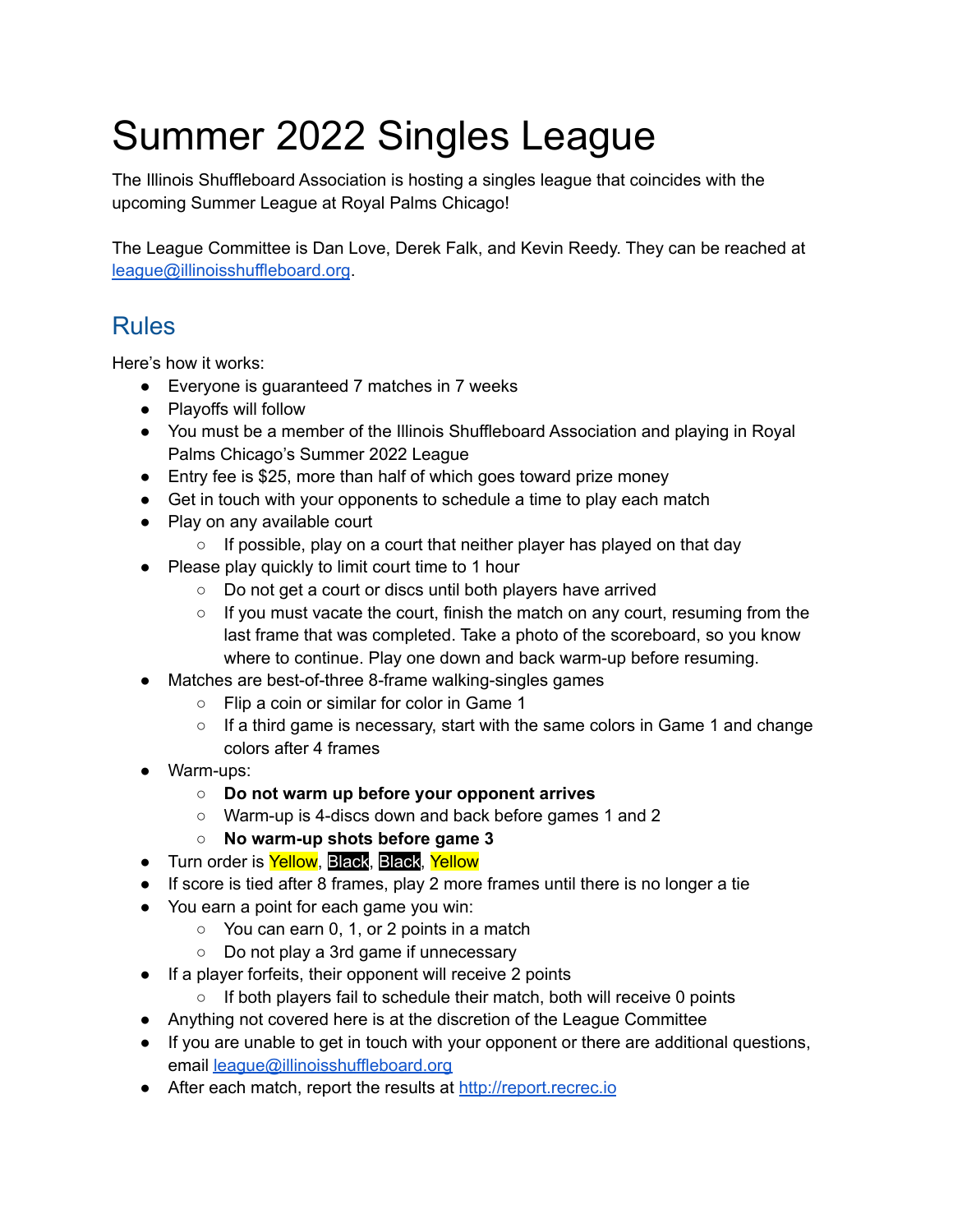Weeks 1-4:

- To start, you'll be randomly placed in a group of 5 players
- You have to complete a match against each of your 4 opponents in 4 weeks
	- Ideally you complete at least 1 match each week
- The top 3 players from each group, by points, move on to a Championship Group
- Ties within a group will be broken in the following order:
	- Head-to-head match result
	- Speed Shuffle
- Two additional players will also move into Championship groups, to fill them out. Which player moves on in this way is at the discretion of the League Committee and may be:
	- used in lieu of a tiebreaker
	- the top overall player that did not qualify
	- randomly picked
- The remaining players move into one large Consolation Group,
	- If you do not wish to play in the Consolation Group, please email [league@illinoisshuffleboard.org](mailto:league@illinoisshuffleboard.org), so that we do not schedule matches for you

Weeks 5-7:

- Play works the same as weeks 1-4
- You'll have 3 weeks to play 3 matches
- **● Points do not carry over from the first group**
- Ties in a group will be broken in the following order
	- Head-to-head results
	- Total points from both groups
	- Speed Shuffle
- Championship Groups:
	- You'll be assigned a group of 4 players
	- $\circ$  The top 2 players from each Championship group move on to the Championship Playoff Bracket
- Consolation Group:
	- $\circ$  You'll have 3 matches to play against other people in the consolation group
	- The top 8 players will make the Consolation Playoff Bracket

Playoff Brackets:

- Playoff bracket positions will be random...
	- …but your first playoff match will be against someone you have not yet played
- Championship Bracket Prizes:
	- Prizes:
		- 1st Place 10 ILSA Points, \$230, Pin
		- 2nd Place 8 ILSA Points, \$135, Pin
		- 3rd Place 6 ILSA Points, \$110, Pin
		- 4th Place 5 ILSA Points, \$65
		- 5th-8th Place 2 ILSA Points